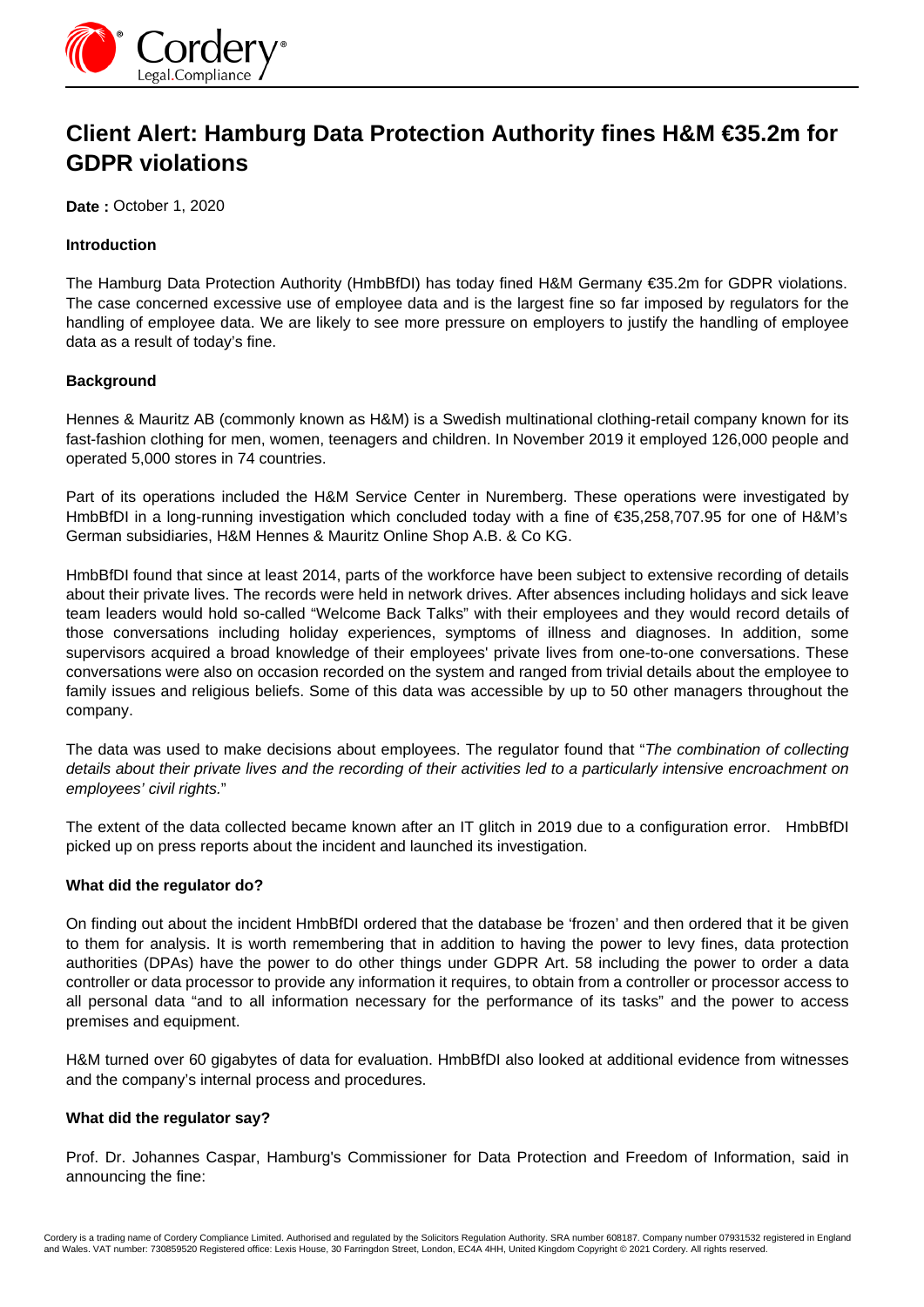"This case documents a serious disregard for employee data protection at the H&M site in Nuremberg. The amount of the fine imposed is therefore adequate and effective to deter companies from violating the privacy of their employees. Management's efforts to compensate those affected on site and to restore confidence in the company as an employer have to be seen expressly positively. The transparent information provided by those responsible and the guarantee of financial compensation certainly show the intention to give the employees the respect and appreciation they deserve as dependent workers in their daily work for their company."

## **What did H&M do after the investigation?**

The HmbBfDI has taken into account corrective action taken by H&M. This has included new policies and procedures, an apology to those affected and compensation for employees. In addition H&M invested in monthly data protection updates, increased whistleblower protection measures and a new process to deal with data subject requests. HmbBfDI has called this "an unprecedented acknowledgement of corporate responsibility following a data protection incident".

H&M has confirmed today that everyone employed at this entity since GDPR came into force in May 2018 will receive financial compensation.

### **What about the current pandemic?**

The investigation here was into data collected before the current pandemic. In our view however it is unlikely that the DPA would have been more sympathetic to the collection of additional data without credible justification even now. We've written about the issues with the collection of data during the pandemic (see [www.bit.ly/gdprvirus](http://www.bit.ly/gdprvirus)) and the issues with a return to office working https://bit.ly/cvrtw. More than 40 DPAs have issued specific guidance on the collection of extra data during the pandemic (including health data, data on holiday travel and domestic arrangements) and there's a need for extra caution when processing data like that. We're also seeing a significant rise in data protection requests and complaints, especially from employees who have been furloughed or let go and so the 2020 situation is likely to be even more challenging than the situation H&M faced in 2019.

In addition we have seen some employers using so-called 'productivity tools' to collect data on employees whilst they work from home. We know that these tools are under investigation in at least one case (involving Barclays Bank) and there is a special need for care when processing this type of data.

#### **Practical tips**

We have found in our work that some HR professionals and managers do store more data than is necessary. Every organisation needs proper guidance on the employee data that can be stored and proper training on that guidance. This needs proper planning. That plan might include:

- 1. Education on the 6 principles of good practice in GDPR (outlined at www.bit.ly/gdprfaq). This will include an understanding of the need to be transparent with employees about how their data is held, making sure that the data held is limited to what is necessary and properly securing that data not only from the outside world but from other employees who don't have a need to know. It will be hard for example to justify access to medical records by 50 other employees even if they are managers in the business.
- 2. Making sure you have a lawful purpose for the processing of all data. As we've said before in the employment context consent is unlikely to be sufficient.
- 3. Making sure your HR systems are properly configured. From our experience global HR systems can cause GDPR issues with the wide number of fields and open access by default. Those installing or running a global HR system need to give careful thought to the data which needs to be processed (which may vary between locations or job roles), how long it needs to be retained for and who will have access to it. A Data Protection Impact Assessment will almost always be necessary.
- 4. Think about how you transfer data. We've written recently on the collapse of Privacy Shield in the EU and Switzerland (https://bit.ly/swisspshield). The use of Standard Contractual Clauses has also been limited by the European Court. Dr. Caspar has been heavily involved in data transfer cases and we're likely to see data transfer investigations in Hamburg and across Europe.